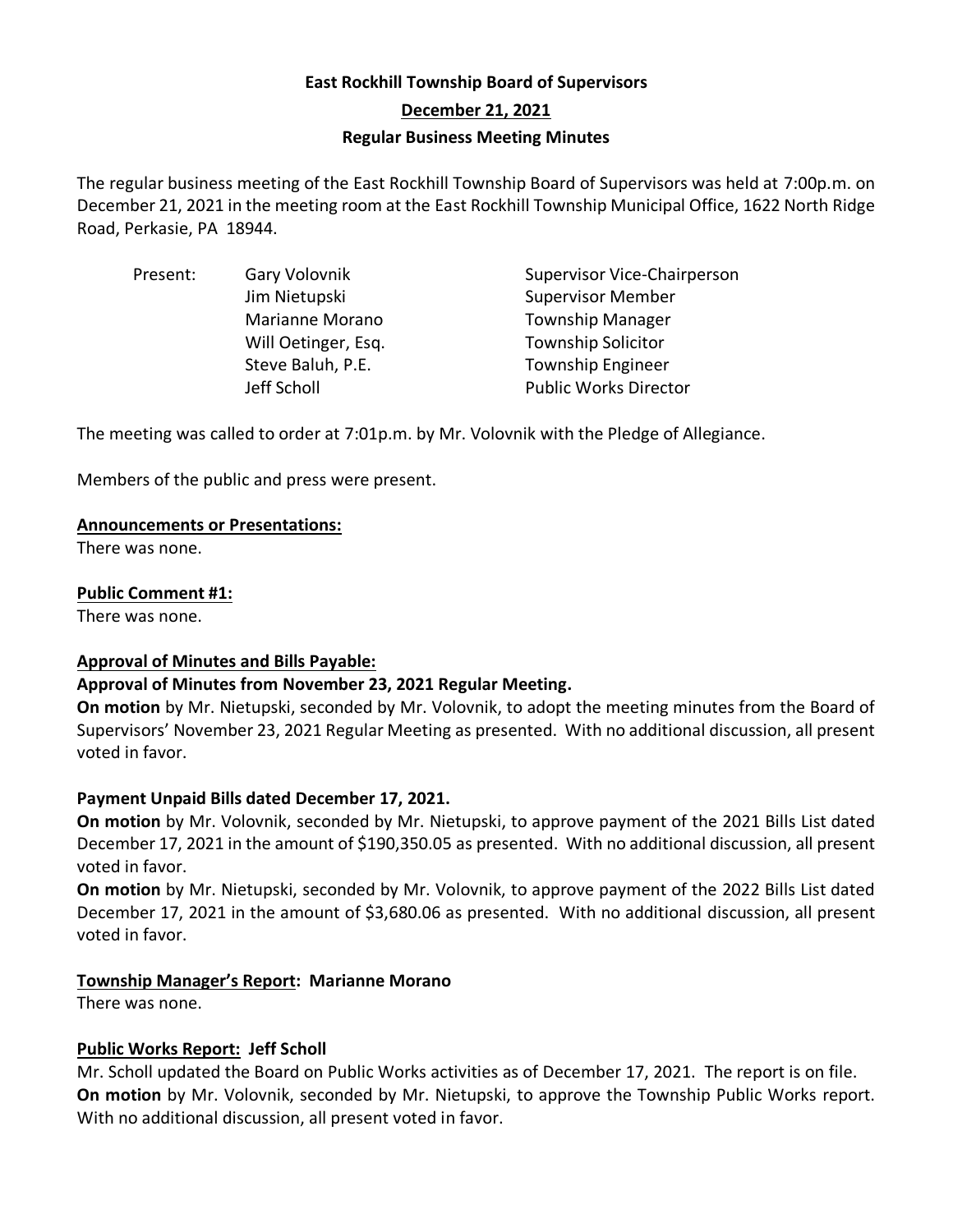#### **Township Engineer Report: Steve Baluh, P.E.**

**First Baptist Church**. Mr. David Artman, PE, and Mr. Scott Mease, PE were present to review a revised land development request to amend 2019 approval for additional parking and two (modulars) and August 24, 2021 Supervisor approval for 2,793 square feet building addition. The parking lot was constructed, however the modular classrooms totaling 3,600 square feet were not. The revised land development request is for a 1,976 square feet outdoor nursery enclosure in addition to the 2,793 square feet addition. It was noted the playground enclosure would be for children during worship services and special events only. There will be a net increase of 800sf of impervious surface.

**On motion** by Mr. Nietupski, seconded by Mr. Volovnik, to grant amended land development waiver to First Baptist Church, 1600 N. Fifth Street, for a 1,976 square feet outdoor nursery enclosure as presented. With no additional discussion, all present voted in favor.

**McClennen Tract**. Mr. Brian Grant, Select Properties, Mr. Michael Kracht, Esq. and Mr. Kirk Clauss, PE, were present to request conditional preliminary approval per the Planning Commission December 9, 2021 recommendation and the 2011 stipulation agreement. Mr. Kracht stated roundabout, Hill Road, public water and public sewer were some of the items still under discussion and requested a staff meeting to resolve outstanding issues with a give and take to work towards a conclusion. Mr. Kracht asked for conditional preliminary approval for the McClennen Tract configuration.

- Mr. Volovnik stated Hill Road conditions during heavy rain events, PFAS water contamination, failing septic systems and Park Avenue and Three Mile Run Road have changed since the 2011 stipulation agreement wanted to make sure there were no oversights.
- Mr. Nietupski asked about stormwater, a lot near a stream bed was not in the same location as it is on the stipulation agreement plan, anticipated residents complaints for road conditions and snow removal having HOA and Township owned roads, if the roundabout was not built which 5 lots would be removed and stated concern townhouses did not have any yard ownership and cited a December 14, 2021 memo to the Board of Supervisors with Township Engineer status comments. The applicant stated stormwater review went above and beyond to ensure there will be no stormwater problems created, the lot was moved at the Planning Commissions request to not be near an existing dwelling, there is no known history of complaints having HOA and Township owned roads; applicant intends to build roundabout so removing lots has not been considered, townhouse house footprint and driveway ownership has become standard practice and they did not have a copy of the cited memo.

Consensus of the Board was for staff to meet with the applicant and reconsider the request at the January meeting.

**On motion** by Mr. Nietupski, seconded by Mr. Volovnik, to accept the Township Engineer's report. With no additional discussion, all present voted in favor.

#### **Township Solicitor Report: Will Oetinger, Esq.**

**Pennridge Airport Agreement Assignments.** At the property owners request for the business park going from a corporation to LLC and separating out airport operations agreements were presented for Chairperson execution.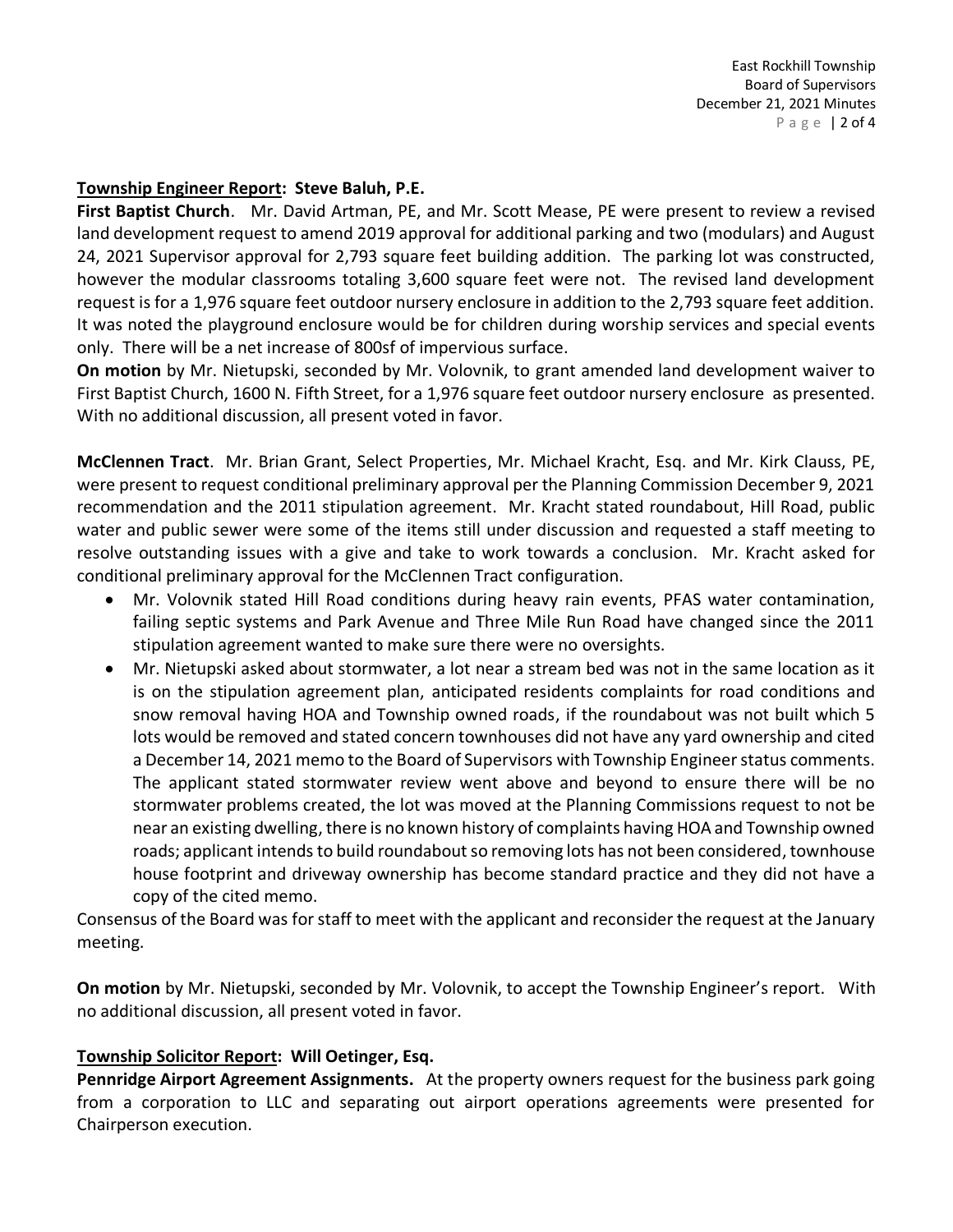**On motion** by Mr. Nietupski, seconded by Mr. Volovnik, to authorize execution of the Pennridge Airport Agreement Assignments as presented. With no additional discussion, all present voted in favor.

**On motion** by Mr. Volovnik, seconded by Mr. Nietupski, to accept the Township Solicitor's report. With no additional discussion, all present voted in favor.

## **Board and Commission Reports**

## **Pennridge Regional Police Department: Chief Paul Dickinson, Jr.**

The Chief shared the November, 2021 Pennridge Regional Police activity report. The report is on file. **On motion** by Mr. Volovnik, seconded by Mr. Nietupski, to accept the Pennridge Regional Police Department report. With no additional discussion, all present voted in favor.

## **Planning Commission: Anne Fenley**

Mrs. Fenley shared highlights of the December 9, 2021 regular meeting, noting review of applications from McClennen Tract, First Baptist Church and Pennridge School District. Pennridge School District proposed salt shed at their operation facility will be reconsidered at the January meeting after a staff site meeting to address residents concerns. It was stated Pennridge School District has contacted concerned residents to invite them to attend the site meeting. The agenda and draft minutes were provided to the Board. **On motion** by Mr. Nietupski, seconded by Mr. Volovnik, to accept the Planning Commission report. With no additional discussion, all present voted in favor.

# **Pennridge Wastewater Treatment Authority**

The November 2021 minutes and flow reports were provided to the Board.

**On motion** by Mr. Nietupski, seconded by Mr. Volovnik, to acknowledge receipt of the Pennridge Wastewater Treatment Authority minutes and flows. With no additional discussion, all present voted in favor.

#### **Department and Emergency Services Reports**

Consensus of the Board was to acknowledge receipt of the Department and Emergency Services reports. With no additional discussion, all present voted in favor.

#### **New or Other Business – Supervisors' Items**

• Mr. Nietupski noted state representative redistricting has been proposed with a 30-day comment period and requested the item be on the January 3, 2022 reorganization agenda.

# **Public Comment #2:**

There was none.

#### **Adjournment:**

**On motion** by Mr. Nietupski, seconded by Mr. Volovnik, to adjourn the regular meeting into executive session. With no additional discussion, the meeting was adjourned at 7:55p.m.

Respectfully submitted,